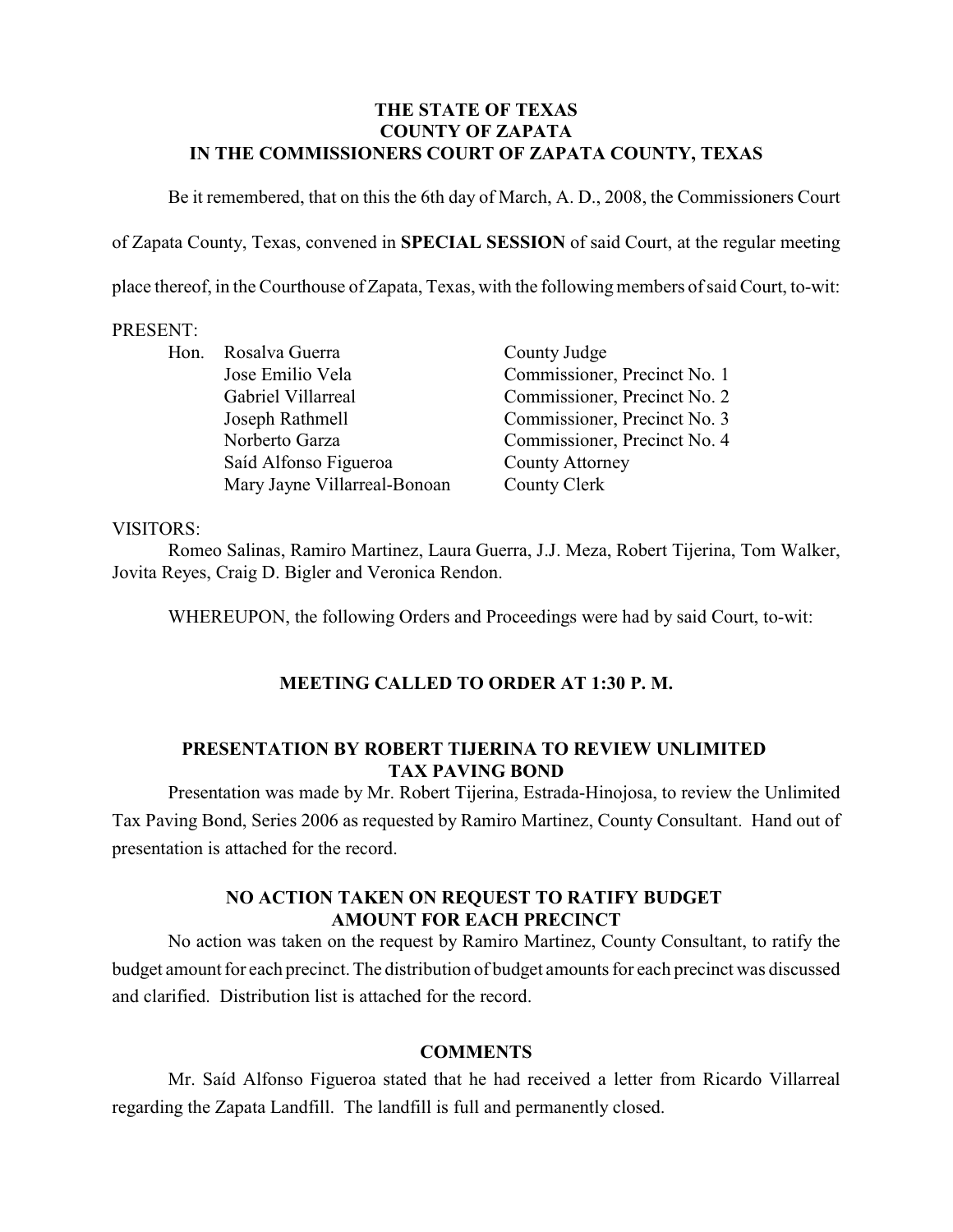# **ADJOURN**

Motion to adjourn was made by Commissioner Vela, seconded by Commissioner Villarreal, and being put to a vote, was approved by the affirmative vote of all members of the Court.